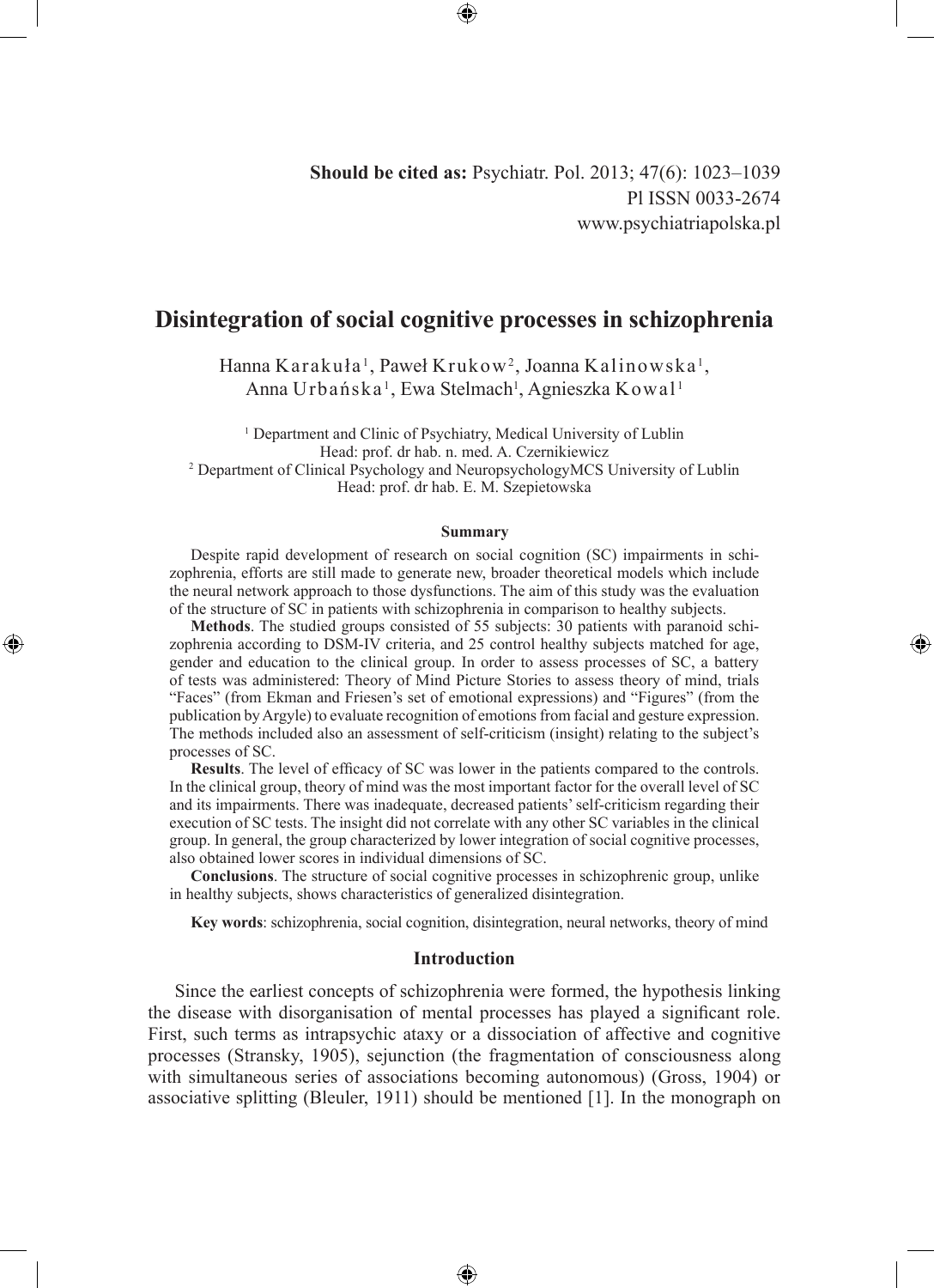the psychology of schizophrenia, Gruhle [2] quoted some metaphors capturing the essence of the disorder. For instance, hypothetical processes underlying schizophrenia were compared to "orchestra without a conductor" (Kraepelin) or "a machine without fuel" (Chaslin). Subsequent attempts to explain disorders observed in schizophrenia contributed to the development of the concept of schizotaxia [3, 4].

Those early observations on the causes of schizophrenia fit squarely into current trends in research on brain functioning where particular emphasis is placed on description of structural and functional relationships between the whole neural regions, centres or populations and brain functional systems.

The contemporary understanding of pathophysiological mechanisms of schizophrenia connected with disorganization in function of specific neural circuits, and consequently of mental processes, dates back to the work of Andreasen on cognitive dysmetria [5]. This theory posits dysregulation of activity in cortical-cerebellar-thalamic-cortical circuitry (CCTCC), responsible for i.a. selecting information, caused by disrupted communication between neurons at the synaptic level. In 1995 Friston and Frith [6] presented the disconnection hypothesis in schizophrenia that proposed abnormalities in functional, but not anatomical, connections. At this point, their theory converges with the glutamatergic theory of schizophrenia [7] and the hypothesis of dopamine dysregulation [8]. Increasingly advanced neuroimaging techniques have provided support for the disconnection hypothesis, both in the structural and functional dimension [9].

Dysfunction of neural circuits and networks may thus account for numerous symptoms characteristic of schizophrenia. The theory of dysmetria has been confirmed by over 30-year intense research on cognitive dysfunction in schizophrenia, which has clearly shown that the abnormalities observed cannot be explained by changes in functions of a single brain region, but by disrupted integration of neural networks responsible for sensory, cognitive and affective processes [10].

◈

Functional and structural analysis of neural networks in healthy brains contributes to better understanding of abnormalities in neural network connectivity in schizophrenia. For example, the research on so-called 'Default Mode Networks' (DMN) revealed deficits in white matter anatomy, but also complex functional alterations in DMN subsystems in schizophrenia patients when compared to healthy controls [11].

Studies searching for network structures also involve social cognition, one of eight fundamental dimensions of cognitive deficits in schizophrenia [12], focusing largely on anatomical connections [13], and to a lesser degree on functional connectivity [14].

The complex nature of social cognition is best reflected in the description given by Beer and Ochsner in 2006 [15] presenting the network of interconnections between various functions employed for SC modelling. In their overview on the nature of SC, the authors offered the following definition: "social cognition is defined as the perception of others, the perception of self, and interpersonal knowledge. The basic cognitive processes in social cognition involve the perception of a social stimulus (the self, other people or the interaction of the two) in varying degrees of complexity. Later stages of elaboration integrate basic perceptions with contextual knowledge and, finally, involve representations of possible responses to the situation".

⊕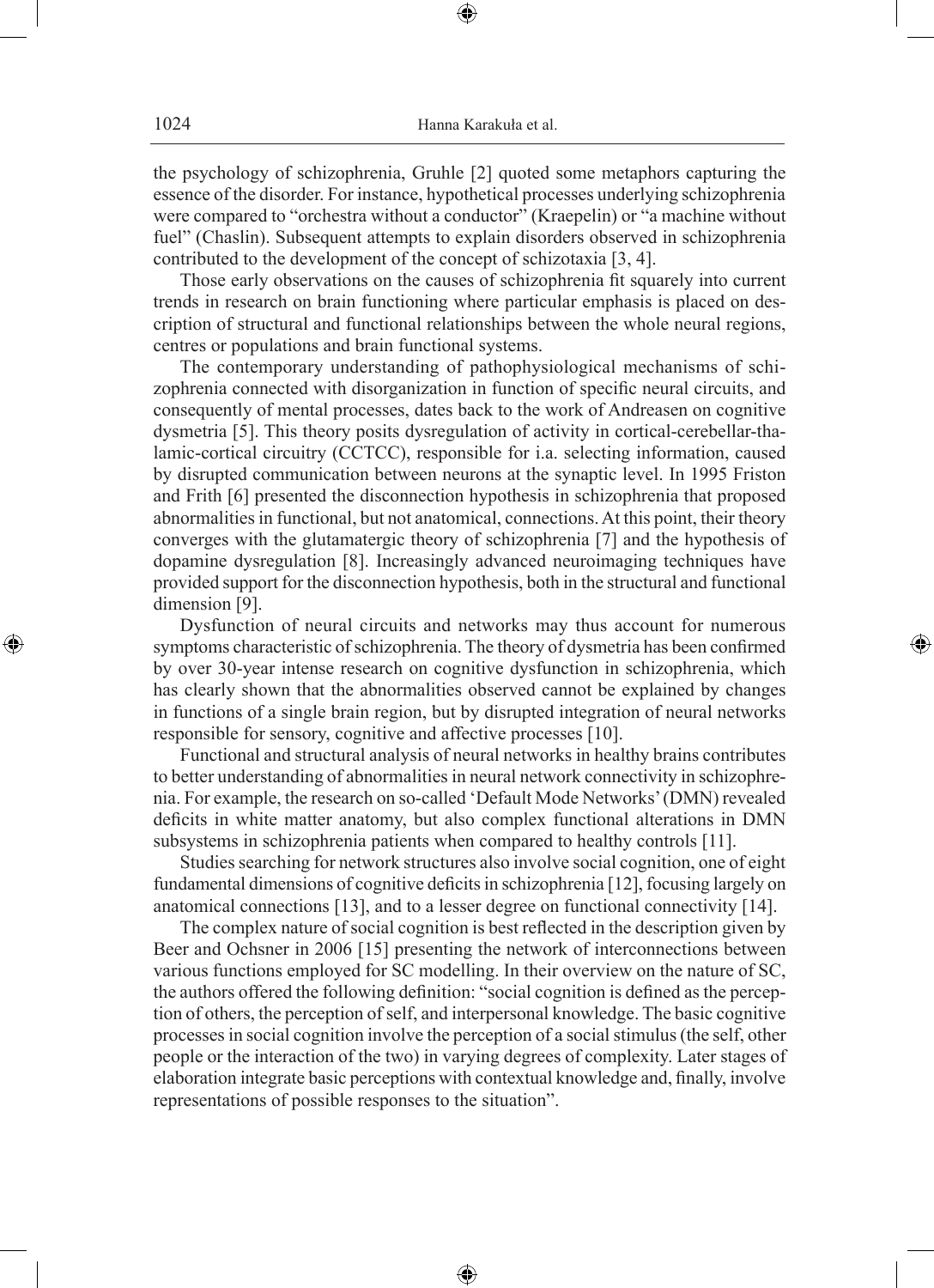The study on deficits of social cognition in patients with acquired brain injury conducted by Krukow [16] also lends support for network organization of the neuronal basis of regulation of social functioning.

⊕

The 1990s saw an explosion of interest in SC in schizophrenia. Much of the research on the subject has tended to explore its domains [17, 18] and the specific functions (e.g. ToM, emotion perception) in the modular aspect, i.e. in terms of effectiveness or impairment of a given function [19-21]. Considering network models explaining dysfunctions, e.g. attention deficits in schizophrenia, the analysis of separate SC domains seems to oversimplify the phenomena observed and therefore making it impossible to fully comprehend and elucidate the involved impairments.

Taking into account:

◈

- 1. a marked trend shift in research on brain functioning from the assumption that specific cognitive functions are attributed to single brain regions to the description of these functions that includes interactions of numerous regions integrated into functional neural networks [22],
- 2. findings from meta-analyses of the studies on social cognition in schizophrenia that strongly support the presence of deficits in all SC domains and at the same time underscore the need to develop broader conceptual models for explaining the observed impairments [21],
- 3. results from single papers indicating the possibility of dissociation of individual domains of social cognition [14, 23] that do not allow firm conclusions to be drawn regarding the existence of networks of connections between SC domains.

This paper seeks to examine the structure and integration level of individual SC dimensions in schizophrenia patients and unaffected controls.

The following hypotheses were formulated:

- 1. both the level of social cognitive processes and the level of their integration differ significantly in patients with schizophrenia when compared to healthy control subjects,
- 2. the level of integration of social cognitive processes translates into overall effectiveness of social cognition which means that a group with lower integration of social cognitive processes will perform worse on measures of single cognitive processes than a group characterized by a higher level of integration.

# **Method**

According to the proposal by Berr and Ochsner [15] defining social cognition as a complex system of different regulatory processes, for the purpose of this study the authors have prepared a battery of tests and test experimental trials. In order to assess theory of mind, i.e. the process of recognition and interpretation of another person's knowledge, intentions and other mental representation, the "Theory of Mind Test Picture Stories" by Martin Brüne [24, 25] was administered. This tool, made available to one of the Authors by Brüne, has been verified for theoretical and clinical validity: it

⊕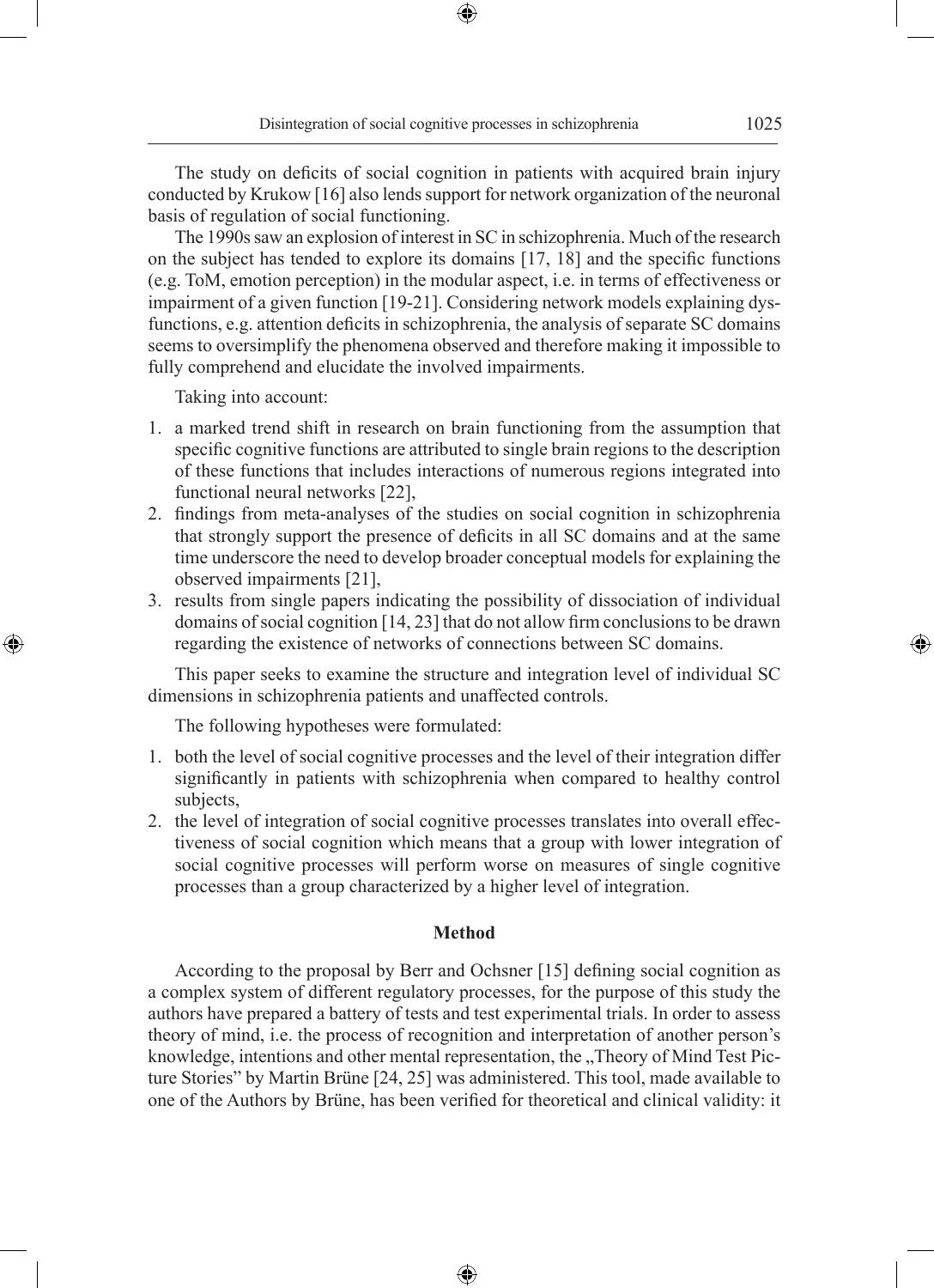differentiate healthy individuals from patients with psychotic disorders simultaneously having problems in social functioning. The test content was used as an experimental material in a study with applied functional magnetic resonance imaging, which was attended by patients with schizophrenia and a group of healthy subjects. The results clearly showed that it stimulates, in both healthy subjects and patients with neuropsychiatric disorders, the brain areas identified in other studies as essential for the social cognition functioning (primarily, temporo-parietal junction in left and right hemisphere, precuneus, frontal part of the cingulate gyrus, medial frontal cortex bilaterally, and in general the dominance of hemispheric activation of the right over the left hemisphere) [26]. The original version of test is a set of six picture stories, with each story consisting of four pictures. Illustrations are non-verbal, subjects are asked to arrange chaotically scattered images into a sensible story, by organizing pictures in the correct order (non-verbal aspect). Then questions (in the standardized form) are added to the arranged stories (verbal aspect). Both story completion and verbal response accuracy are qualitatively assessed. Krukow [16] carried out the adaptation and translation of the test (agreed with the author of the original). In the Polish version of "Theory of Mind Picture Stories" (ToMPS) 5 sets of stories are used. In general, the method allows the measurement of the following variables: understanding of 1st-, 2nd- and 3rd-order mental states, understanding of intentions, lie detection, understanding of the reciprocity rule and additionally above-mentioned variables: the indicators of correct spatial arrangement, accuracy of response to supplementary questions and the total points. More information about the tool and its use in clinical settings, including neuropsychological research can be found in the work of Krukow [16, 27] and Krukow and Karakuła [28].

In order to evaluate the process of emotion recognition, the facial expression set has been used from the Ekman and Friesen collection [29]. Six basic emotions are expressed: surprise, anger, joy, sadness, disgust and fear. In order to check the accuracy of stimuli perception, an investigator asks the following question twice: Please tell me, is it the face of a man or a woman? If the patient responses incorrectly twice, or states that (s)he cannot recognize correctly, it is considered that due to sensory limitations the test results cannot be taken into account in the further empirical analysis.

◈

Due to the relatively frequent use of social cognition assessment tools containing facial expression, the set was supplemented by an additional task, in which the person recognizes various mental states (not just the emotions), from the pose expression. Test stimuli of the "Figures" were six drawings of schematic figures showing different poses and gestures, presented in the form of black bars and lines, no shading and background. These drawings were taken from the publication by Argyle [30]. They are drawn in black ink on a white sheet of A4 paper, the figures are 14 cm tall. The following mental states are expressed: request, disgust, arrogance, helplessness, anger, cogitation.

The third element included in the methodological plan was the self-criticism assessment, seen as an indicator of insight. Its evaluation was carried out as follows: after the social cognition testing the subjects were asked to self-measure their own performance. Respondents were asked to evaluate themselves on a five-point scale, ranging from "very poor" to "very good." The purpose of this measurement was to

⊕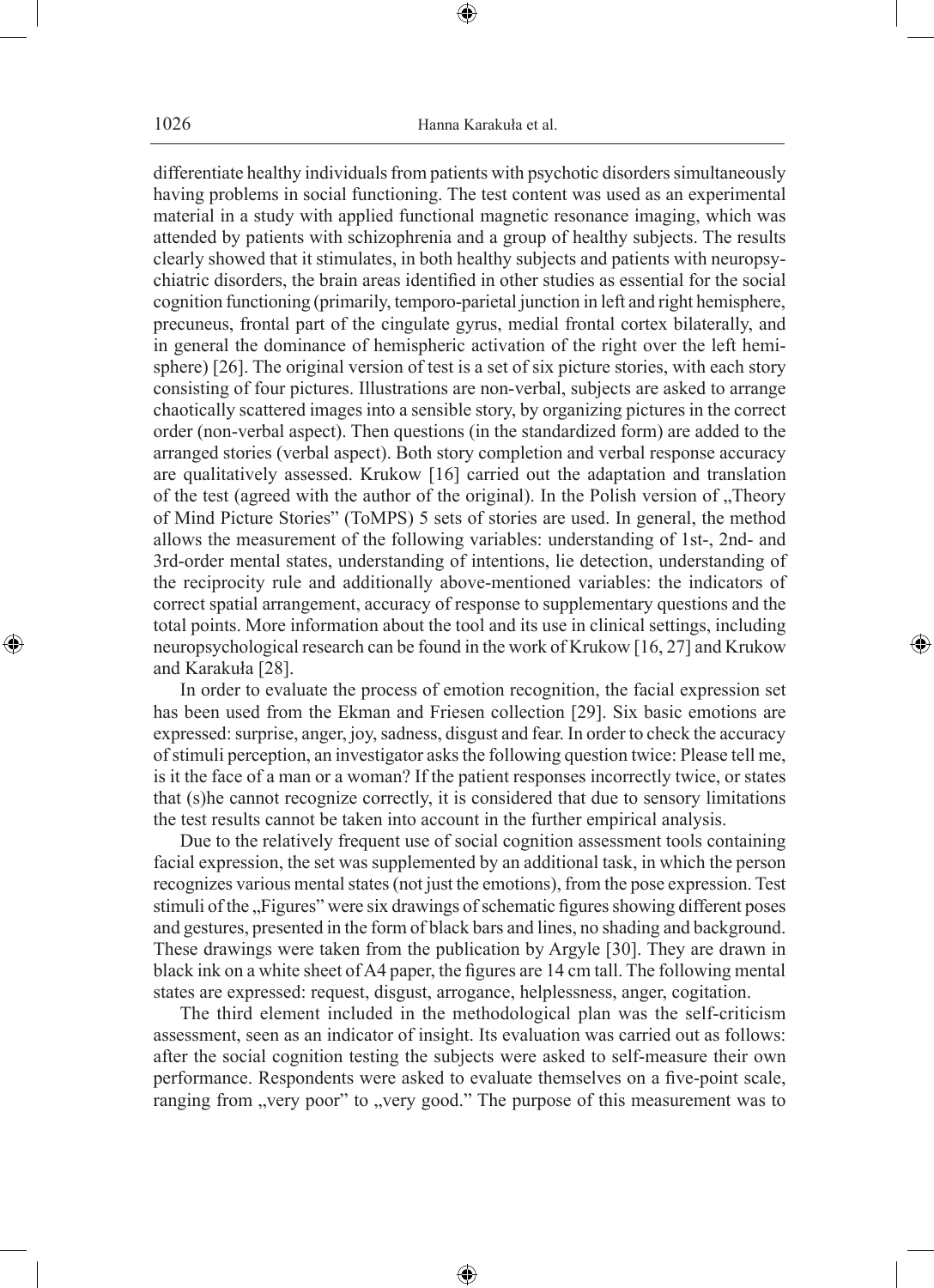Disintegration of social cognitive processes in schizophrenia 1027

⊕

determine the accuracy level of performance in social cognition tests through the analysis of possible differences between patients with schizophrenia for whom the impairments were assumed and healthy subjects in whom these processes should function properly. This procedure of self-criticism assessment is a standard in neuropsychological research, applied mainly to patients with disturbed self-awareness due to acquired brain dysfunctions [31, 32].

In the present study, the SPSS statistical package IBM SPSS Statistics 20.0 has been used, and the following methods were applied: Student's t-test to determine statistical differences between the groups, and in cases of variables with non-Gaussian distribution the Mann-Whitney U test, and in addition, the Pearson r and Spearman Rho coefficient to assess the strength and significance of the correlation, also depending on the characteristics of variables distribution.

# **Material**

The total of 55 subjects participated in the study, including:

◈

- $-$  30 subjects (13 F + 17 M) formed a clinical group of patients diagnosed as paranoid schizophrenia according to DSM-IV criteria (SCH),
- $-$  25 subjects (10 M + 15 M) a control group without mental disorders and neurological history (HLT), matched for age, gender and education to the clinical group.

The average age in the clinical group was  $37.30 \pm 14.34$ , while in the control group  $43.80 \pm 11.06$ . Although the subjects from the control group were slightly older than those from the clinical group, the difference did not reach statistical significance:  $U =$ -1.83, p = 0.072. Groups did not differ significantly in terms of their level of education  $(U = -1.46, p = 0.148)$ . All subjects completed more than primary education (had more than 12 years of education).

With regard to the SCH group, all patients at the time of performing tests remained in symptomatic remission (PANSS total =  $59.13$ , SD = 16.8), taking antipsychotics drugs. The average age of onset of illness was  $22.73$  years (SD = 6.79), duration of disease 10.91 years (SD = 10.4). 12 patients (40%) were hospitalized once, 14 patients (46.67%) 2-5 times, 2 patients (6.67%) 6-10 times and 2 patients (6.67%) above 10 times over a lifetime. The mean dose of neuroleptic drugs was 550 mg (SD = 353.55) of equivalent chlorpromazine [33-36] (in further stages of the study, the relations between type and dose of antipsychotic drugs and the SC results were not analysed due to lack clear evidences for their existence [37]).

### **Results**

To refer the results to the hypotheses, the significance of differences between groups was analysed and assumed relationships (or their lack) between the variables describing the structure of social cognition in patients and healthy controls were assessed.

Tab. 1 summarizes the results for each parameter of social cognition. In all comparisons, patients with schizophrenia scored lower than healthy individuals. Differences

⊕

⊕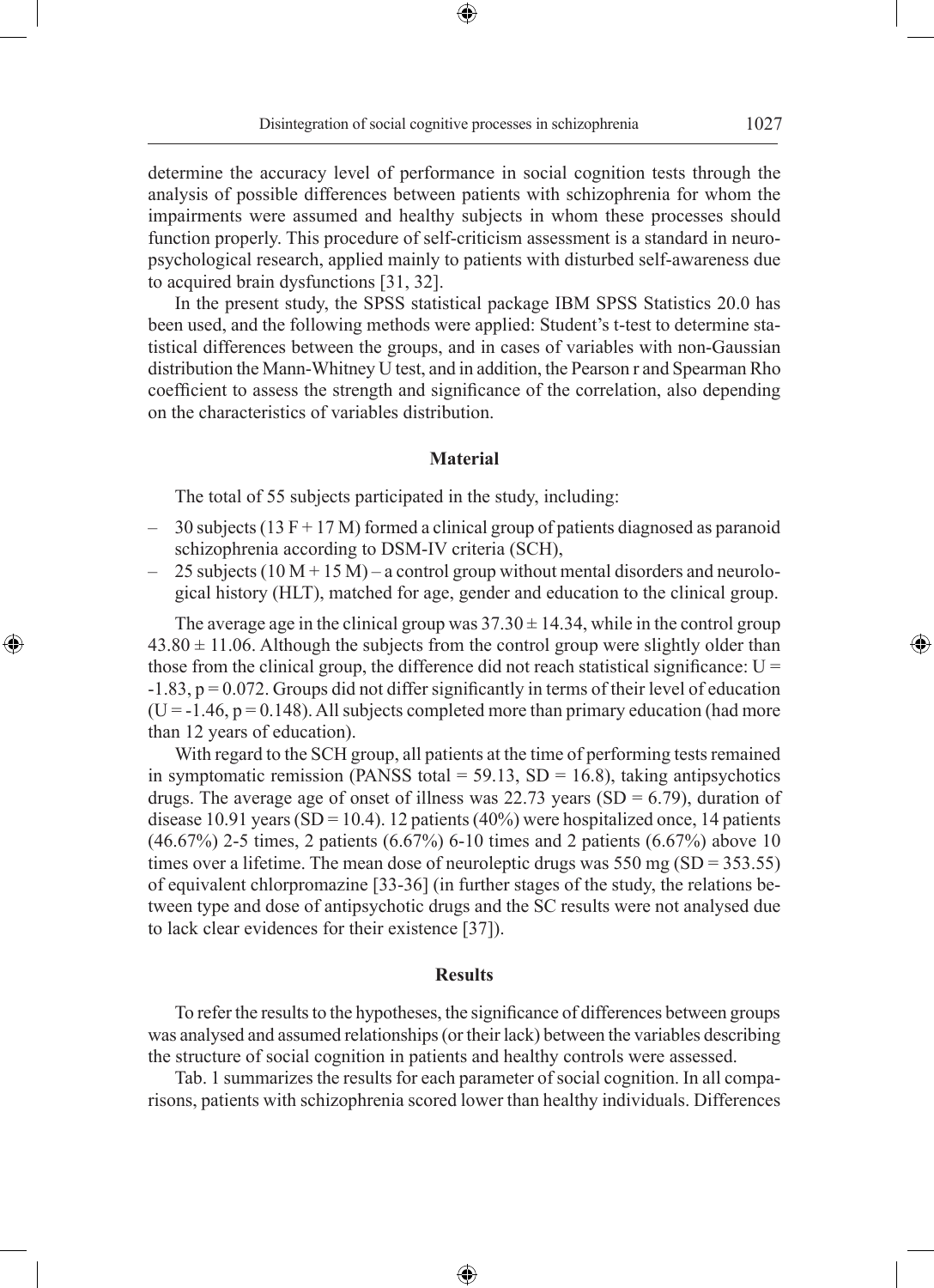with the highest level of significance indicate the social cognition summed factor:  $t =$  $-4.65$ , p <0.0001 (M = 48.41, SD = 9.52 vs. M = 59.60, SD = 5.92), the sum of points obtained in the ToMPS:  $t = -3.95$ , p <0.0001 (M = 37.51, SD = 8.90 vs. M = 45.80, SD  $= 3.42$ ), verbal responses in the test: t = -5.19, p <0.0001 (M = 13.10, SD = 3.14 vs. M  $= 17.15$ , SD = 1.78) and the recognition of 1st- and 2nd-order mental states (both p < 0.0001). These results indicate significant disruption in processes of social cognition in the SCH group. Additionally, it should be noted that this set included variables that differentiate the group only at the level of  $p < 0.05$ . These are the picture sequencing in ToMPS and understanding of the reciprocity rule.

|                                        | <b>SCH</b> |           | HLT   |           | t/U         |        |  |
|----------------------------------------|------------|-----------|-------|-----------|-------------|--------|--|
| Social cognition                       | M          | <b>SD</b> | M     | <b>SD</b> |             | р      |  |
| ToMPS sequencing                       | 24.24      | 6.68      | 28.65 | 2.43      | $U = -2.48$ | 0.013  |  |
| ToMPS verbal answers                   | 13.10      | 3.14      | 17.15 | 1.78      | $t = -5.19$ | 0.0001 |  |
| ToM 1°                                 | 2,10       | 0.85      | 2.95  | 0.22      | $U = -3.79$ | 0.0001 |  |
| ToM 2°                                 | 2.72       | 1.03      | 3.75  | 0.55      | $U = -3.67$ | 0.0001 |  |
| ToM 3°                                 | 0.34       | 0.75      | 0.48  | 0.44      | $U = -2.76$ | 0.006  |  |
| ToMPS deception recognition            | 4.65       | 1.42      | 5.65  | 0.98      | $U = -2.91$ | 0.004  |  |
| ToMPS reciprocity rule                 | 2.72       | 0.45      | 3.00  | 0.03      | $U = -2.54$ | 0.011  |  |
| ToMPS total points                     | 37.51      | 8.90      | 45.80 | 3.42      | $t = -3.95$ | 0.0001 |  |
| Facial expression recognition          | 7.63       | 1.77      | 9.50  | 2.13      | $U = -3.01$ | 0.003  |  |
| Pose expression recognition            | 3.41       | 1.08      | 4.55  | 1.70      | $U = -3.07$ | 0.002  |  |
| Accumulated social cognition<br>points | 48.41      | 9.52      | 59.60 | 5.92      | $t = -4.65$ | 0.0001 |  |

◈

Table 1. **Comparison of social cognition parameters in both groups**

t/U - Student's t / Mann-Whitney U

 $df = 48$ 

◈

Despite significantly less effective social cognition in the patients with schizophrenia, their self-criticism within the analysed range did not differ from that of the healthy individuals. Tab. 2 contains the results of self-criticism relating to indicators of processes of social cognition. In none of the analysed comparisons there were statistically significant differences, which indicate a lower (and thus more appropriate) self-assessment of performance on social cognition tests in the clinical group. The overall self-criticism factor also did not reach the level of statistical significance between the two groups:  $t = -0.91$ ,  $p = 0.366$  (M = 21.96, SD = 3.27 vs. 23.05, SD = 4.51). Given that patients within SCH group scored significantly lower in social cognition than those in HLT group, it can be concluded that the patients' self-criticism, and indicator of insight, is inadequate, namely overstated. There is a high probability that patients with schizophrenia do not have full insight into the real level of their social functioning. Table 2 – *next page*.

⊕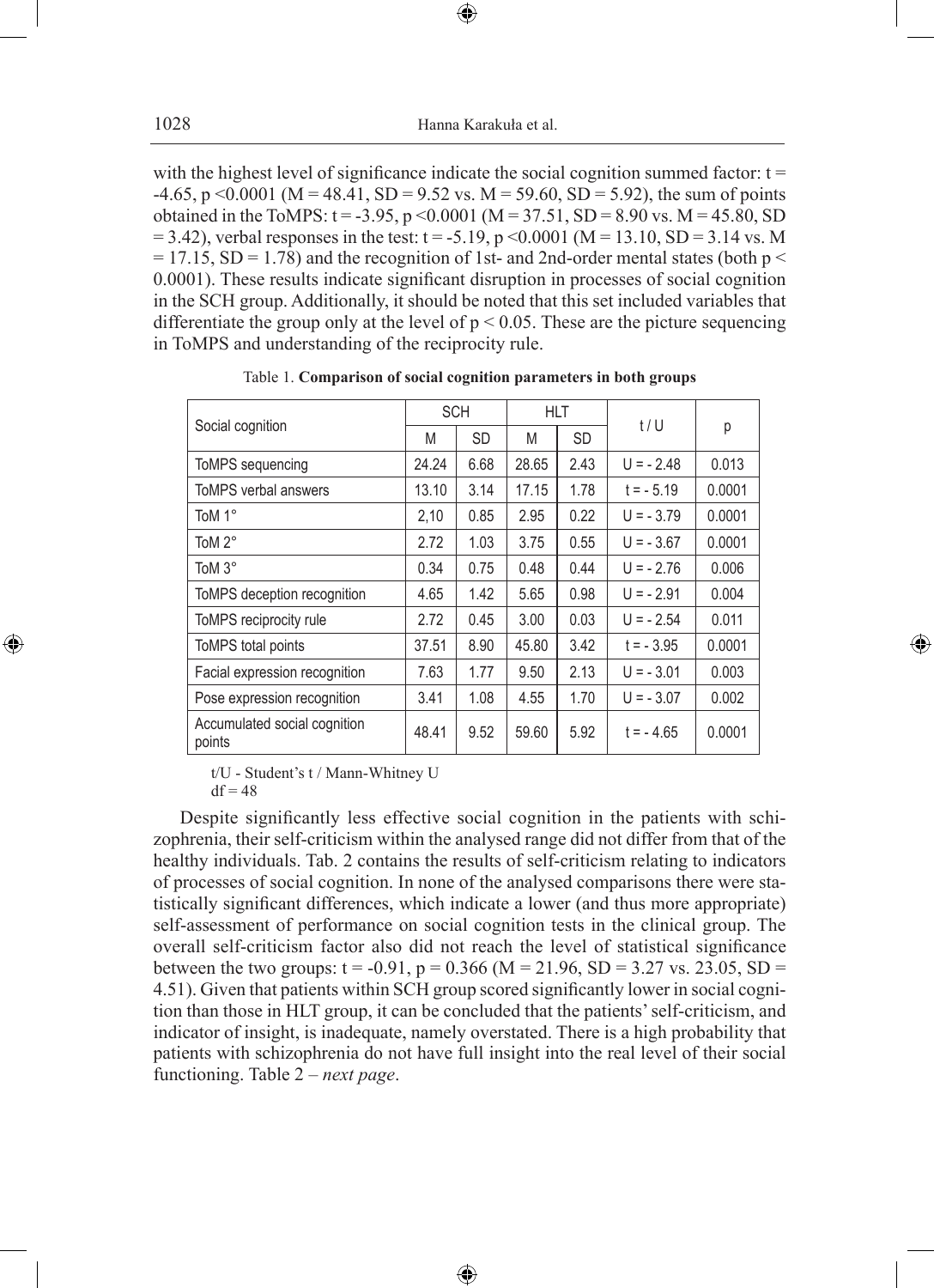| Self-criticism         | <b>SCH</b> |           | HLT   |           | t/U         |       |  |
|------------------------|------------|-----------|-------|-----------|-------------|-------|--|
|                        | M          | <b>SD</b> | M     | <b>SD</b> |             | р     |  |
| ToMPS self-criticism   | 4.06       | 0.70      | 4.15  | 0.81      | $U = -0.39$ | 0.697 |  |
| Faces self-criticism   | 3.34       | 0.81      | 3.70  | 0.86      | $U = -1.52$ | 0.127 |  |
| Figures self-criticism | 3.55       | 0.86      | 3.65  | 0.87      | $U = -0.65$ | 0.658 |  |
| Summed self-criticism  | 21.96      | 3.27      | 23.05 | 4.51      | $t = -0.91$ | 0.366 |  |

Table 2. **Self-criticism intergroup comparison**

t/U - Student's t / Mann-Whitney U

 $df = 48$ 

◈

In the next stage, the analysis was carried out to verify hypothesis on the relationship (or its lack) between the various processes forming the social cognition structure in both groups. In this study, the processes of recognition and understanding of knowledge and intentions (theory of mind) inferred from the narrative picture stories, and recognition of emotions and other mental states from facial expressions and expressive poses were taken under consideration. In numerous publications, those variables are understood as identical / interchangeable with the assumption that they are equal and closely related to each other variants of social cognition [e.g. 38-40]. In the SCH group, these assumptions have not been fully verified. In addition, in this study, the Authors use the neural network model, in which the issue of integration / disintegration of the social cognition structure is as important as the assessment of the effectiveness of individual social cognitive functions. Therefore, correlations between these indicators were calculated.

Tab. 3 shows the results of these calculations in the SCH group. Both the results of the Faces and Figures trials do not correlate significantly with the results of the ToMPS, which assess theory of mind ( $r = 0.03$ ,  $p = 0.873$ ,  $R = 0.29$ ,  $p = 0.124$  respectively). The results of Faces task, examining emotion recognition, do not correlate with any of the ToMPS parameters. Thus, in the SCH group theory of mind and emotional expression interpretations are not linked. The results of Figures task correlate significantly only with the spatial arrangement of the ToMPS picture stories and the lie detection. It should be noted, however, that these correlations are weak:  $R = 0.039$ ,  $p = 0.036$ and 0.037 respectively.

| <b>SCH</b> | <b>ToMPS</b><br>sequen. | <b>ToMPS</b><br>verb. answ. | <b>ToMPS</b><br>ToM 1° | <b>ToMPS</b><br>ToM 2° | ToMPS<br>ToM 3° | <b>ToMPS</b><br>Deception<br>recogn. | <b>ToMPS</b><br>Recipr. rule | <b>ToMPS</b><br>total points |
|------------|-------------------------|-----------------------------|------------------------|------------------------|-----------------|--------------------------------------|------------------------------|------------------------------|
| Faces      | 0.12                    | $-0.08$                     | $-0.02$                | 0.01                   | $-0.13$         | 0.05                                 | 0.06                         | 0.03                         |
| Figures    | $0.39*$                 | 0.27                        | 0.35                   | $-0.13$                | 0.18            | $0.39*$                              | 0.31                         | 0.29                         |

⊕

Table 3. **Social cognition correlates in clinical group**

 $*$  - correlations with statistical significance  $p < 0.05$ 

\*\* - correlations with statistical significance  $p < 0.01$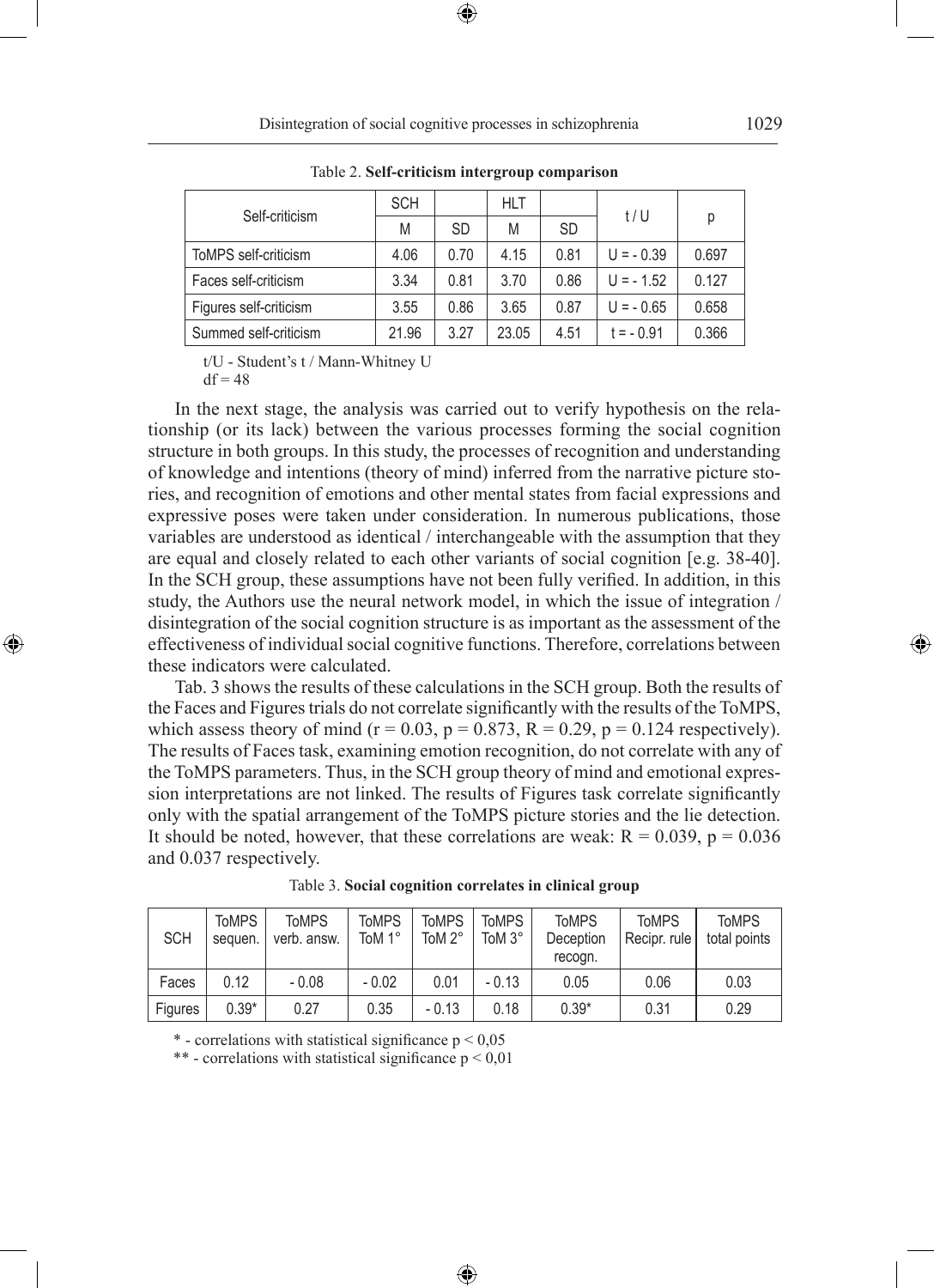1030 Hanna Karakuła et al.

| <b>HLT</b> | <b>ToMPS</b><br>sequen. | <b>ToMPS</b><br>verb.<br>answ. | <b>ToMPS</b><br>ToM 1° | <b>ToMPS</b><br>ToM 2° | <b>ToMPS</b><br>ToM 3° | <b>ToMPS</b><br>Deception<br>recogn. | <b>ToMPS</b><br>Recipr, rule | <b>ToMPS</b><br>total points |
|------------|-------------------------|--------------------------------|------------------------|------------------------|------------------------|--------------------------------------|------------------------------|------------------------------|
| Faces      | $0.44*$                 | $0.47*$                        | 0.18                   | 0.37                   | 0.27                   | $0.44*$                              | 0.35                         | $0.59**$                     |
| Figures    | $0.51*$                 | $0.59**$                       | 0.20                   | $0.54*$                | $0.50*$                | 0.37                                 | 0.35                         | $0.72***$                    |

Table 4. **Social cognition correlates in control group**

⊕

 $*$  - correlations with statistical significance  $p \le 0.05$ 

\*\* - correlations with statistical significance  $p \le 0.01$ 

The relationship between the indicators of theory of mind and facial expression recognition in the HLT group (Tab. 4) took different a shape. Both the results of the Faces and the Figures significantly correlated with the sum of points in the ToMP. The correlation between theory of mind and the Faces was moderate (although close to high):  $R = 0.59$ ,  $p = 0.006$ , and the correlation between ToMPS total points and the Figures was high:  $R = 0.72$ ,  $p = 0,0001$ . Besides, significant moderate correlations were noted between the results of the Faces and: the ToMPS picture arrangement, answers to the ToMPS questions and lie detection. There was also statistical evidence of positive moderate correlations between the Figures and: the ToMPS picture arrangement, verbal responses, recognition of 1st- and 2nd-order states of mind. Overall, it can be said that in the HLT group – essentially different than in the SCH – various types of mentalizing processes are significantly integrated with each other.

Another research area regarding the integrity of social cognition was to evaluate the assumed associations between self-criticism (an indicator: an overall self-criticism factor) and recognition of various mental states, as measured by ToMPS, the Faces and the Figures.

◈

| <b>SCH</b><br>Self-criticism | <b>ToMPS</b><br>sequen. | ToMPS<br>verb.<br>answ.     | <b>ToMPS</b><br>ToM 1° | ToMPS<br>ToM 2°        | <b>ToMPS</b><br>ToM 3° | <b>ToMPS</b><br>Deception<br>recogn. | <b>ToMPS</b><br>Recipr.<br>rule | <b>ToMPS</b><br>total<br>points | Faces    | Figures   |
|------------------------------|-------------------------|-----------------------------|------------------------|------------------------|------------------------|--------------------------------------|---------------------------------|---------------------------------|----------|-----------|
|                              | 0.21                    | (r) 0.06                    | 0.17                   | 0.10                   | 0.04                   | 0.01                                 | 0.02                            | (r) 0.30                        | 0.35     | $-0.03$   |
| HLT<br>Self-criticism        | <b>ToMPS</b><br>sequen. | <b>ToMPS</b><br>verb. answ. | <b>ToMPS</b><br>ToM 1° | <b>ToMPS</b><br>ToM 2° | <b>ToMPS</b><br>ToM 3° | <b>ToMPS</b><br>Deception<br>recogn. | <b>ToMPS</b><br>Recipr.<br>rule | <b>ToMPS</b><br>total<br>points | Faces    | Figures   |
|                              | $0.41*$                 | 0.38                        | 0.24                   | 0.34                   | 0.26                   | $0.41*$                              | 0.02                            | $0.56*$                         | $0.72**$ | $0.71***$ |

|  | Table 5. Correlations of self-criticism and social cognition in both groups |  |  |  |
|--|-----------------------------------------------------------------------------|--|--|--|
|--|-----------------------------------------------------------------------------|--|--|--|

 $*$  - correlations with statistical significance  $p < 0.05$ 

\*\* - correlations with statistical significance  $p < 0.01$ 

(r) – Pearson r

Tab. 5 shows the results of these analyses in the SCH and HLT groups. In the clinical group, there was no such associations. Total self-criticism did not correlate either with the ToMPS, or with results of the Faces and the Figures. The results obtained in the HLT group were different. A high positive correlation indicates a significant relationship between self-criticism and the recognition of emotion from facial expres-

⊕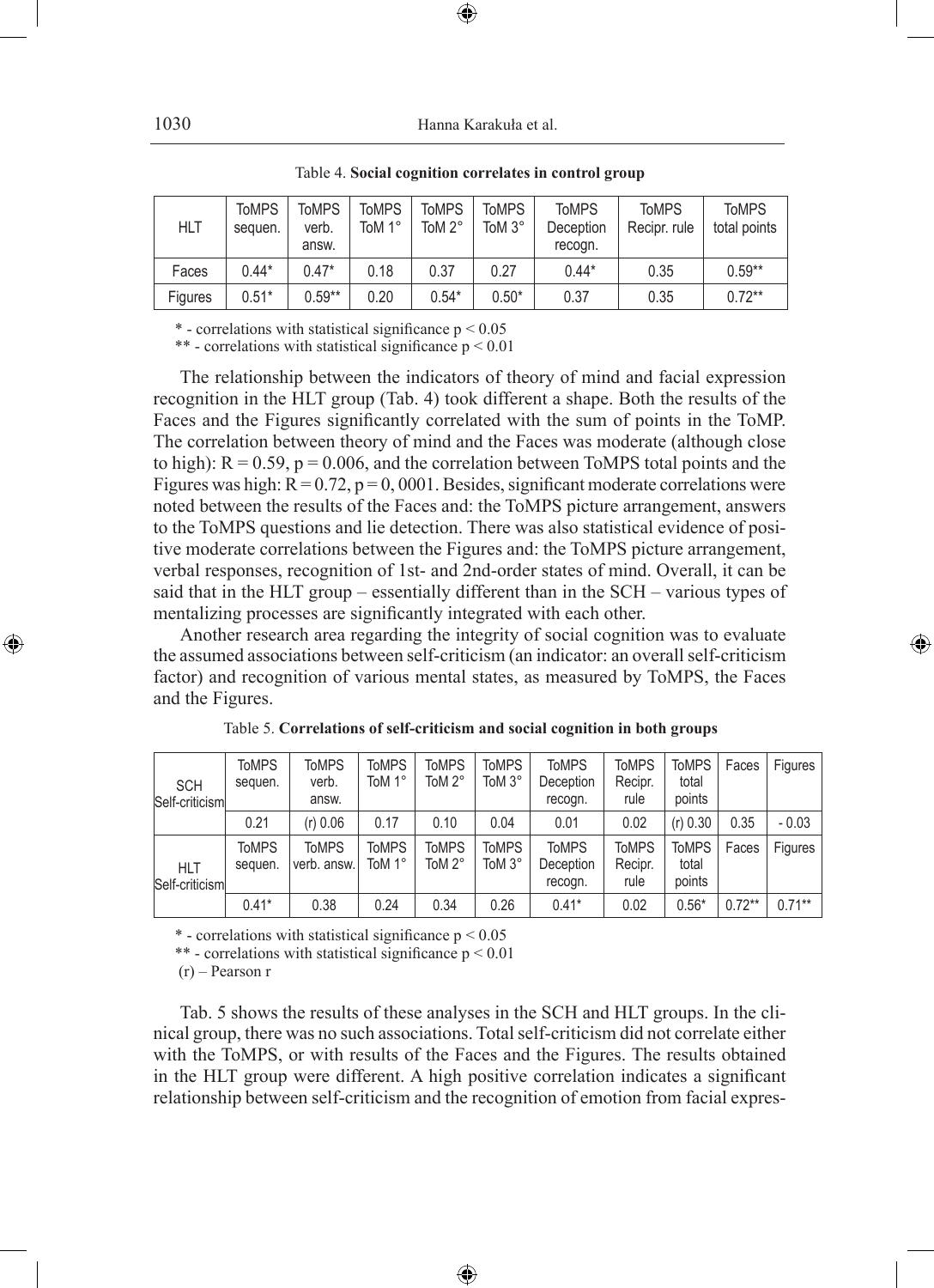sions:  $R = 0.72$ ,  $p = 0.0001$ , and with the Figures results:  $R = 0.71$ ,  $p = 0.0001$ . Other results included moderate correlations between self-criticism and: the sum of points in ToMPS:  $R = 0.56$ ,  $p = 0.010$ , and picture arrangement and lie detection in ToMPS:  $R = 0.41$ ,  $p = 0.046$  – here the result on the borderline of statistical significance. These results suggest that healthy individuals monitor their own social cognition processes and have an appropriate, self-critical attitude towards them. This phenomenon was not observed in the group of patients with schizophrenia. Table 5 *next page*.The final stage of the analysis of the social cognition integrity in the clinical and control group was to evaluate the main parameters of social cognition, i.e. general sums of points from the tests and tasks in relation to the overall level of social cognition. The set of variables included selected demographic and medical factors which potentially may correlate with previously mentioned main dependent variables.

Among separate tasks in the SCH group, an important correlate of the overall social cognition was the ToMPS indicator assessing theory of mind. This correlation was very high ( $R = 0.92$ ,  $p = 0.0001$ ). There was also a correlation between the results of the Figure task but only a weak one  $(R = 0.40)$ . Correlation coefficients allow the conclusion that theory of mind is by far the most dominant parameter for all the processes of social cognition in the SCH group. The two additional variables, namely patients' age and duration of illness, were significantly associated with social cognition, but the former was a stronger correlate than the latter:  $R = -0.52$ ,  $p = 0.005$ ; age and overall social cognition:  $R = -0.40$ ,  $p = 0.032$ , which is consistent with the results of other authors [41].

In the HLT group, there were more correlates of the overall social cognition, relationships between all statistically significant parameters was very strong and included: the ToMPS total points:  $R = 0.87$ ,  $p = 0.0001$ , the Faces results:  $R = 0.82$ ,  $p = 0.0001$ , the Figures:  $R = 0.81$ ,  $p = 0.0001$  and the self-criticism index:  $R = 0.60$ ,  $p = 0.005$ .

It can be concluded that in patients with schizophrenia the process of theory of mind is the most important factor for the overall level of social cognition. Given that in this group the level of social cognition is significantly lower than in healthy subjects, there is a high probability that a disturbance in the theory of mind operations plays crucial role in the clinical picture of the whole structure of the social cognition disruptions.

| <b>SCH</b><br>Accum, social | <b>ToMPS</b> total<br>points    | Faces    | <b>Figures</b> | Self-<br>criticism | Age       | Duration<br>of illness |  |
|-----------------------------|---------------------------------|----------|----------------|--------------------|-----------|------------------------|--|
| cognition                   | $(r)$ 0.92**<br>$0.40*$<br>0.26 |          | (r) 0.30       | $-0.40*$           | $-0.52**$ |                        |  |
| <b>HLT</b><br>Accum. social | <b>ToMPS</b> total<br>points    | Faces    | <b>Figures</b> | Self-<br>criticism | Age       |                        |  |
| cognition                   | $0.87**$                        | $0.82**$ | $0.81***$      | $0.60**$           | $-0.28$   |                        |  |

⊕

| Table 6. Correlations of social cognition accumulated result and individual |  |
|-----------------------------------------------------------------------------|--|
| social cognition parameters                                                 |  |

 $*$  - correlations with statistical significance  $p < 0.05$ 

\*\* - correlations with statistical significance  $p < 0.01$ 

(r) – Pearson r

◈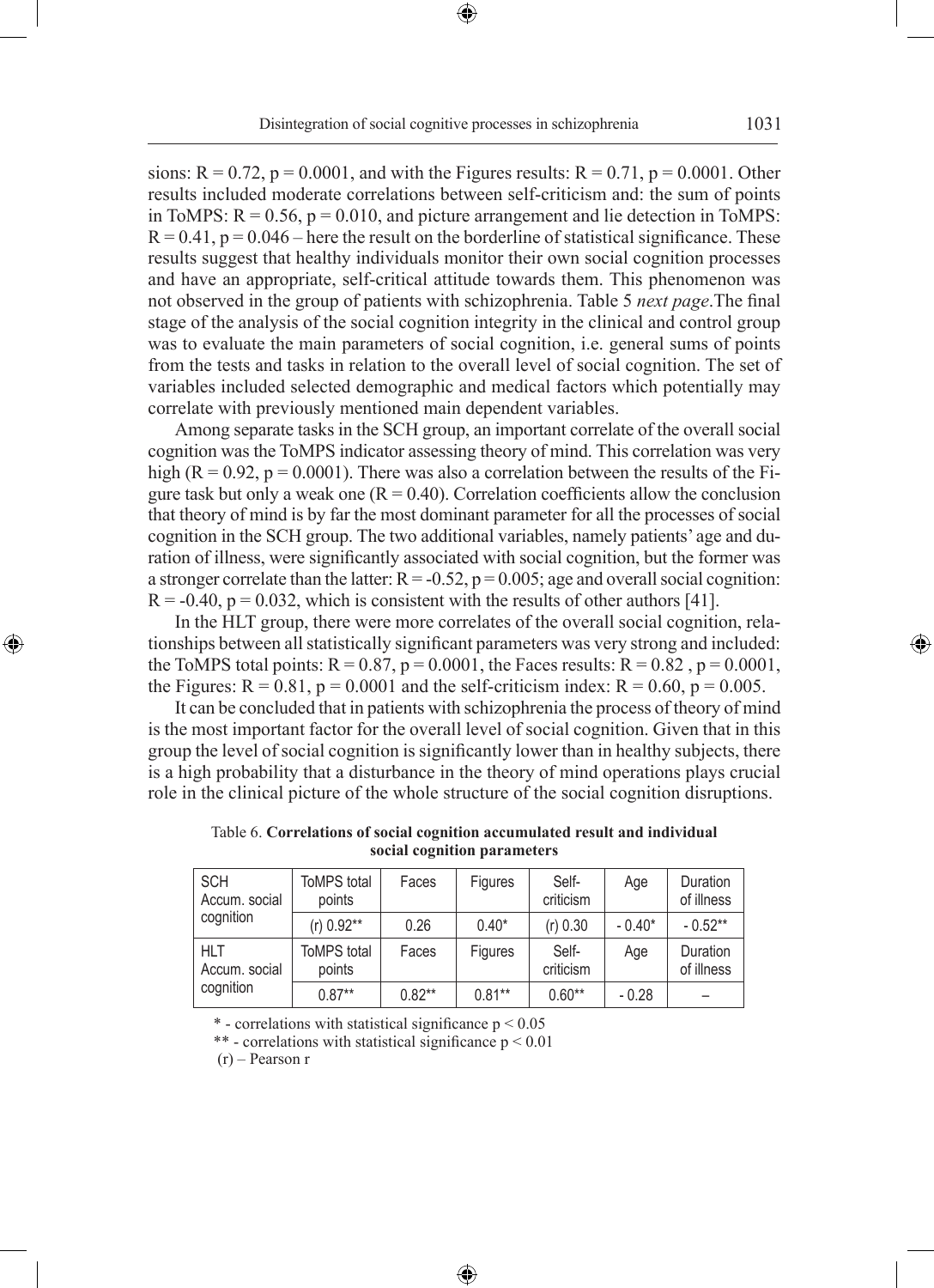Taking into account the significant correlations between age and social cognition, and especially social cognition and duration of illness, additional analysis was conducted regarding relations between social cognition and demographic and medical independent variables. The results are shown in Tab. 7.

⊕

| <b>SCH</b><br>Age                    | <b>ToMPS</b><br>sequen. | <b>ToMPS</b><br>verb.<br>answ. | <b>ToMPS</b><br>ToM 1° | <b>ToMPS</b><br>ToM $2^\circ$ | <b>ToMPS</b><br>ToM 3° | <b>ToMPS</b><br>Deception<br>recogn.        | <b>ToMPS</b><br>Recipr.<br>rule | ToMPS   Faces   Figures  <br>total<br>points |      |               |
|--------------------------------------|-------------------------|--------------------------------|------------------------|-------------------------------|------------------------|---------------------------------------------|---------------------------------|----------------------------------------------|------|---------------|
|                                      | $-0.39*$                | $-0.49**$                      | $-0.49**$              | $-0.30$                       | $-0.26$                | $-0.42*$                                    | $-0.30$                         | $-0.49**$                                    | 0.27 | $-0.15$       |
| <b>SCH</b><br>Duration<br>of illness | <b>ToMPS</b><br>sequen. | <b>ToMPS</b><br>verb.<br>answ. | <b>ToMPS</b><br>ToM 1° | <b>ToMPS</b><br>ToM 2°        | <b>ToMPS</b><br>ToM 3° | <b>ToMPS</b><br><b>Deception</b><br>recogn. | <b>ToMPS</b><br>Recipr.<br>rule | <b>ToMPS</b><br>total<br>points              |      | Faces Figures |
|                                      | $-0.48**$               | $-0.54**$                      | $-0.52**$              | $-0.36$                       | $-0.29$                | $0.44*$                                     | $-0.40*$                        | $-0.55***$                                   | 0.26 | $-0.23$       |

Table 7. **Correlations between social cognition with age and duration of illness in patients with schizophrenia**

 $*$  - correlations with statistical significance  $p < 0.05$ 

\*\* - correlations with statistical significance  $p < 0.01$ 

Duration of illness correlates significantly and moderately with the ToMPS results, the highest correlation applies to the sum of points obtained in this task:  $R = -0.55$ ,  $p =$ 0.006. Correlations of the other parameters of social cognition measured with ToMPS (spatial arrangement, verbal answers, recognition of the 1st-order state of mind, lie detection and reciprocity rule understanding) take very similar values of the correlation coefficient (from 0.40 to 0.54). For indicators correlating with age in the SCH group, very similar results were obtained (from 0.39 to 0.49). At the same time, there was no significant correlation between age, duration of illness with results of the Faces and Figures tasks, and thus, methods assessing the ability to infer mental states from facial and pose expressions. This result should be related to the correlation coefficients in Tab. 6, they show that theory of mind is a parameter most strongly and almost exclusively associated with the overall level of social cognition. Taking into account the above data regarding the analysis of the duration of illness on the social cognition, one can hypothesize that the reduction in efficacy of theory of mind, occurring with increasing duration of illness, involves the gradual deterioration of social cognition in general.

◈

# **Discussion**

The obtained results confirm the presence of social cognition impairments in schizophrenia. In all assessed parameters, the group of patients with schizophrenia received lower scores than the healthy controls, which is consistent with the conclusions of the available literature [42-44]. Differences with the highest level of statistical significance refer to social cognition in general, verbal response in ToMPS and recognition of 1st, 2nd and 3rd-order mental states, and at a slightly lower level: spatial arrangement of ToMPS stories and the reciprocity rule understanding. The latter refers to recognition of conventional social behaviour, rather than recognition of mental states of social

⊕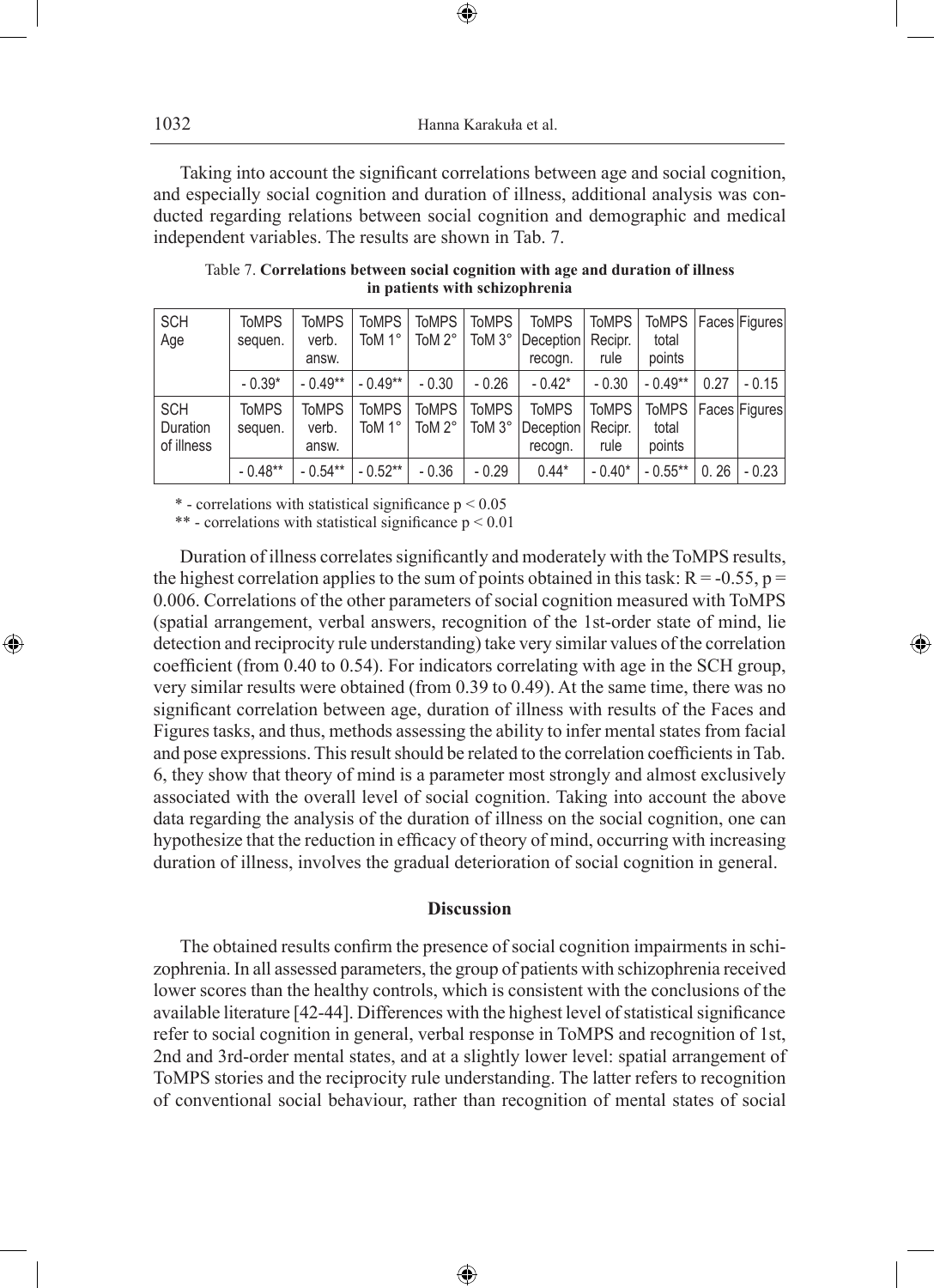Disintegration of social cognitive processes in schizophrenia 1033

⊕

interaction participants [24]. In a study by Krukow [16] with ToMPS application, this indicator weakly differentiated patients with acquired brain dysfunction and neurologically healthy individuals, which may indicate that it is not sensitive to the specific impairments of social cognition in clinical groups. The analysis of inter-group differences indicate that the verbal answers from ToMPS, more than spatial arrangement of stories itself, highlight the discrepancy of the results obtained by the clinical group. The data would seem to suggest the existence of language dysfunctions connected with theory of mind in this group. It seems that this hypothesis should be verified in future research. Patients with schizophrenia also presented inadequate, inflated self-criticism regarding the efficacy of their social cognition processes. The self-monitoring for the correct identification and interpretation of other people's mental states is disrupted in schizophrenia. In addition, patients' self-criticism does not correlate significantly with the variables of social cognition, which may indicate disintegration of the interconnections between self-criticism and cognitive processes. The answer to the question of whether this disintegration also occurs at the level of neuronal networks requires further studies, including those which will employ functional neuroimaging and / or neurophysiological methods. Relationships of this type are present in healthy subjects, the correlation coefficients which are their indicators are high and reach a high level of statistical significance. Thus, disintegration of self-criticism and social cognition in schizophrenia may be regarded as a pathological condition. Similar findings as regards the patients' lack of self-assessment accuracy in the aspect of neurocognitive functions (except for executive functions) achieved Poletti et al [45], which may suggest that the process of disintegration between objective assessment and self-assessment affects a number of cognitive processes in schizophrenia.

In the SCH group the disintegration applies to recognition of mental states, mainly interpretation of emotional expression and theory of mind. Remarkably, there were no correlations at level of statistical significance  $p \leq 0.01$  between the mentioned variables. This result is particularly important also from the methodological point of view. It suggests that it is inappropriate to treat indicators of emotion recognition on the basis of facial or pose expression and theory of mind as interchangeable, equivalent indicators of social cognition in schizophrenia [e.g. 39, 40]. On the contrary, further analyses lead to the conclusion that these dimensions of social cognition present different dynamics of change with regard to duration of illness. They also play a very different part in explaining the potential role of individual mentalizing factors in general social cognition. It should be noted that in the HLT group significant associations between the analysed variables were reported. In this group, deep integration of different dimensions of social cognition occurs, and correlations combine all the analysed types of social cognition indicators.

◈

The analysis of participation of various parameters of social cognition in the accumulated result also shows a fundamentally different structure in the patients with schizophrenia and the healthy controls. In the latter all indicators correlated significantly with the accumulated social cognition indicator, what is more, these correlations are high and very high. This allows us to describe the structure of social cognition in the HLT group, as highly integrated, coherent, in which various social cognitive processes,

⊕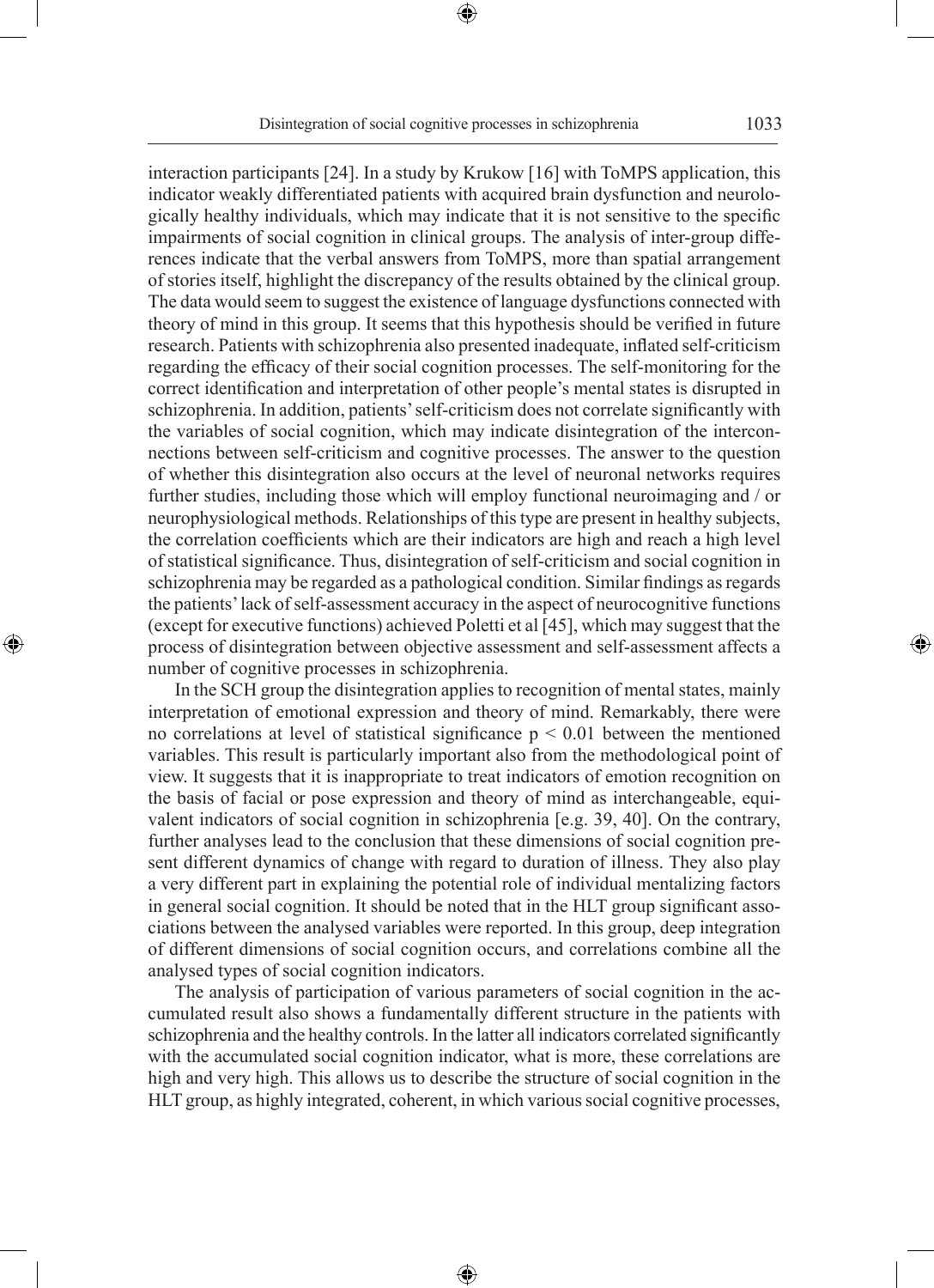including self-criticism, make a relatively similar contribution in ensuring the efficacy of social cognition in general. In the clinical group, this structure is clearly dominated by the function of theory of mind. At the same time, processes of emotion recognition are not associated with the accumulated indicator of social cognition.

Unlike in the HLT group, the age correlates with social cognition in such a way that the older the patients with schizophrenia became, the lower their social cognition efficacy is. Duration of illness is an even stronger correlate; its progress impairs social cognition. This finding is consistent with the meta-analysis by Savla et al [21] regarding research on social cognition in schizophrenia, involving, among others, the dynamic change.

To summarize, our findings suggest that the structure of social cognition in schizophrenia, unlike in healthy subjects, has the characteristics of general disintegration, which is part of the current understanding of the phenomena observed in schizophrenia in terms of neuronal network dysfunction – as the process of disconnection [9, 46].

## **Conclusions**

- 1. Individual social cognitive functions are weaker in patients with schizophrenia compared with healthy control subjects, which result in lower overall efficacy of social cognition in the clinical group.
- 2. The structure of social cognitive processes in schizophrenic group, unlike in healthy subjects, shows characteristics of generalized disintegration.
- 3. In the clinical group, theory of mind is the most important factor for the general level of social cognition.

◈

- 4. There is inadequate, inflated self-esteem of patients regarding the efficacy of social cognition.
- 5. Self-criticism in the SCH group does not correlate significantly with the other social cognition variables, which may indicate the presence of the disintegration of the interconnections between self-criticism and cognitive processes.
- 6. There are no grounds for treating indicators of emotion recognition based on facial expressions and theory of mind interpretation as equivalent indicators of social cognition in schizophrenia.

## **Дезинтеграция процессов общественного познания при шизофрении**

#### **Содержание**

**Вступление**. Несмотря на бурливое развитие исследований над нарушениями познания общественного порядка при шизофрении и далее продолжаются изыскания более широких концептуальных моделей, в том числе учитывающие сетевые теории, объясняющие наблюдаемые расстройства.

**Задание**. Заданием настоящей работы была оценка структуры процессов общественного познания при шизофрении на фоне сравнительной группы здоровых людей.

**Материал**. Исследованная группа состояла из 55 лиц: 30 больных шизофренией параноидальной по Классификации ДСМ-IV в периоде ремиссии и 25 здоровых людей контрольной группы, подобранной с точки зрения возраста, пола и образования клинической группы.

**Методы**. Для оценки процессов общественного познания использована батерия тестов составленной из Theory of Mind Picture Stories Test служащей для исследования Теории ума, пробы "Лица", из состава мимических экспрессии из собрания Экмана и Фрейсена и

♠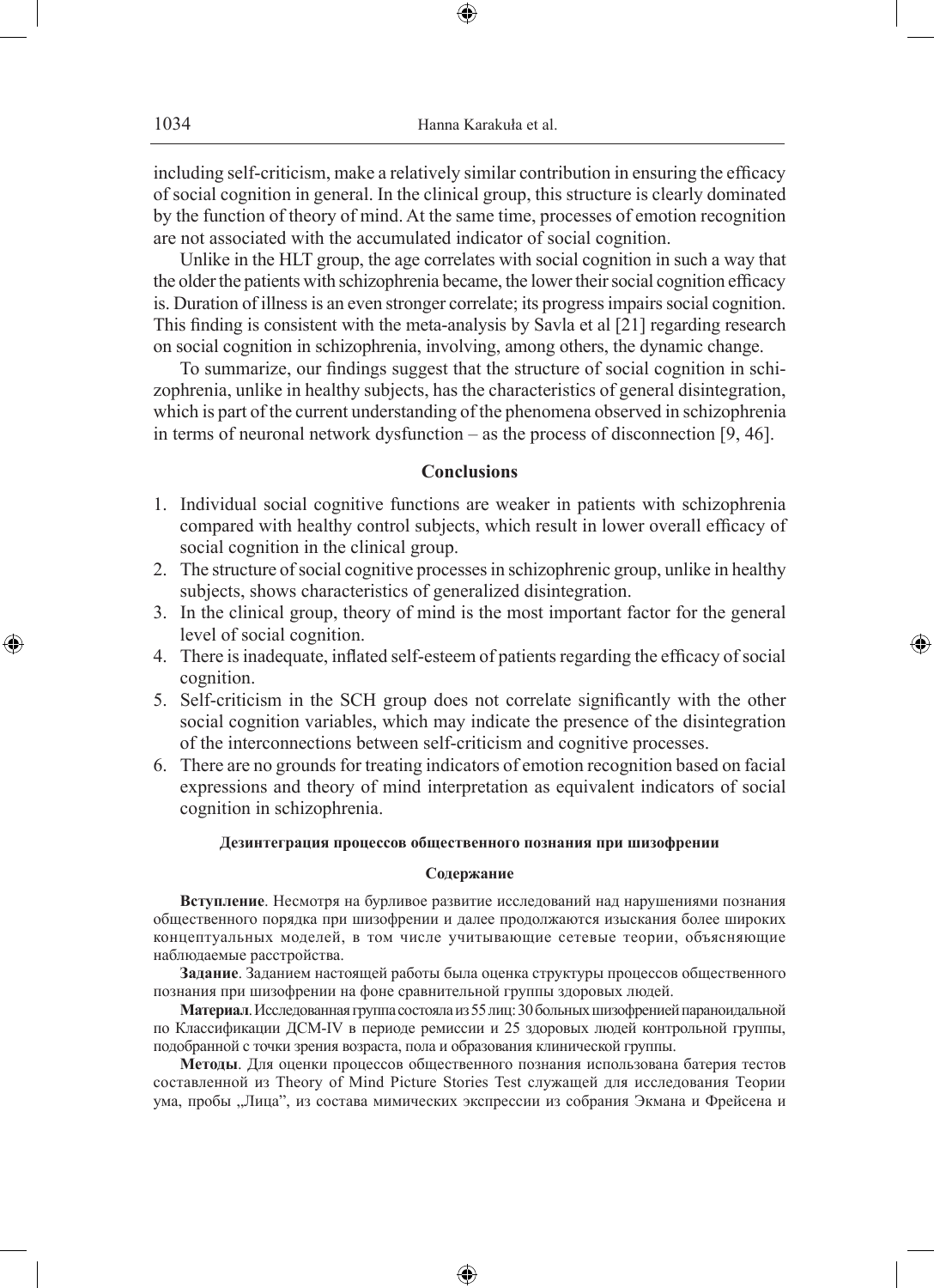"Фигуры" из работы Агриля – для оценки распознавания эмоций соответственно на основе мимической экспрессии и экспрессии позы. Кроме того, оценен самокритицизм по отношению к исследдованным изученных функций общественного познания.

**Выводы**. Уровень отдельных процессов общественного познания был низший в группе пациентов, больных параноидальной шизофренией в сравнение с контрольной группой, что перекладывалось на низшую общую эффективность общественного познания в этой группе. Структура процессов общественного познания при шизофрении различается от здоровых людей, которая обладала чертами общей дезинтеграции. В группе больных шизофренией процесс теории ума был найболее важным фактором для общего уровня общественного познания. Отмечена неадекватная самооценка относительно эффективности собственных процессов общественного познания среди больных шизофренией. Самокритицизм пациентов не коррелировал существенным образом с изменчивыми из области общественного познания. Суммируя, необходимо отметить, что группа в которой отмечен низкий уровень интеграции общественного познания и одновременно эта группа проявляла низшие результаты в радиусе отдельных измерений общественного познания.

**Ключевые слова**: шизофрения, общественное познание, дезинтеграция, теории неврональных сетей, теория ума

#### **Desintegration der kognitiven Prozesse in Schizophrenie**

#### **Zusammenfassung**

**Einleitung**. Trotz der schnellen Entwicklung der Forschungen an den Störungen der sozialen Kognition in der Schizophrenie, dauert immer noch die Suche nach den breiteren konzeptuellen Modellen, darunter solcher, die die Netztheorien berücksichtigen, welche die nachgewiesenen Störungen erklären. Das Ziel unserer Arbeit war die Bewertung der Struktur der Prozesse der sozialen Kognition in der Schizophrenie im Vergleich mit der Kontrollgruppe der psychisch gesunden Personen.

**Material**. An die Studie wurden 55 Personen eingeschlossen: 30 Patienten mit der diagnostizierten paranoiden Schizophrenie nach DSM-IV in der Zeit der Remission und 25 Personen aus der Kontrollgruppe, die nach dem Alter, Geschlecht, Ausbildung aufgeteilt wurde.

⊕

**Methoden**. Zur Bewertung der Prozesse der sozialen Kognition wurde die Testbatterie aus "Theory of Mind Picture Test" verwendet, die zur Untersuchung der Theory of Mind dient, die Proben "Gesichter" aus der Kategorie der mimischen Expressionen von Ekman und Friesen und "Figuren" aus der Veröffentlichung von Argyle – zur Bewertung der Erkennung von Emotionen entsprechend nach der Expression des Gesichts und Expression der Geste, und zusätzlich die Bewertung von Selbstkritik im Bezug auf die untersuchten Funktionen der sozialen Kognition.

**Schlussfolgerungen**. Der Level der einzelnen Prozesse der sozialen Kognition war niedriger in der Gruppe der Patienten, die an Schizophrenie krank sind, im Vergleich mit der Kontrollgruppe, was sich in der niedrigeren allgemeinen Effektivität der sozialen Kognition in dieser Gruppe zeigte. Die Struktur der Prozesse der sozialen Kognition in der Schizophrenie, anders als bei den gesunden Personen, zeigte die Eigenschaften einer allgemeinen Desintegration. In der Gruppe der Schizophrenie Kranken war der Prozess der Theory of Mind der wichtigste Faktor für den allgemeinen Level der sozialen Kognition. Man bewies eine nicht adäquate, erhöhte Selbsteinschätzung im Hinblick auf die Effektivität der eigenen Prozesse der sozialen Kognition in der Gruppe der Patienten mit der Schizophrenie. Die Selbstkritik der Patienten korrelierte nicht signifikant mit den Variablen aus der sozialen Kognition. Zusammenfassend soll man feststellen, dass die Gruppe, in der der niedrige Level der Integration der Prozesse der sozialen Kognition nachgewiesen wurde, erzielte gleichzeitig niedrigere Ergebnisse im Bezug auf die einzelnen Dimensionen der sozialen Kognition.

**Schlüsselwörter**: Schizophrenie, soziale Kognition, Desintegration, Theorie der neuronalen Netze

#### **La désintégration des processus de la cognition sociale dans la schizophrénie**

#### **Résumé**

**Introduction**. Malgré le développement rapide des recherches concernant les troubles de la cognition sociale dans la schizophrénie on cherche toujours des nouveaux modèles théoriques, incluant

♠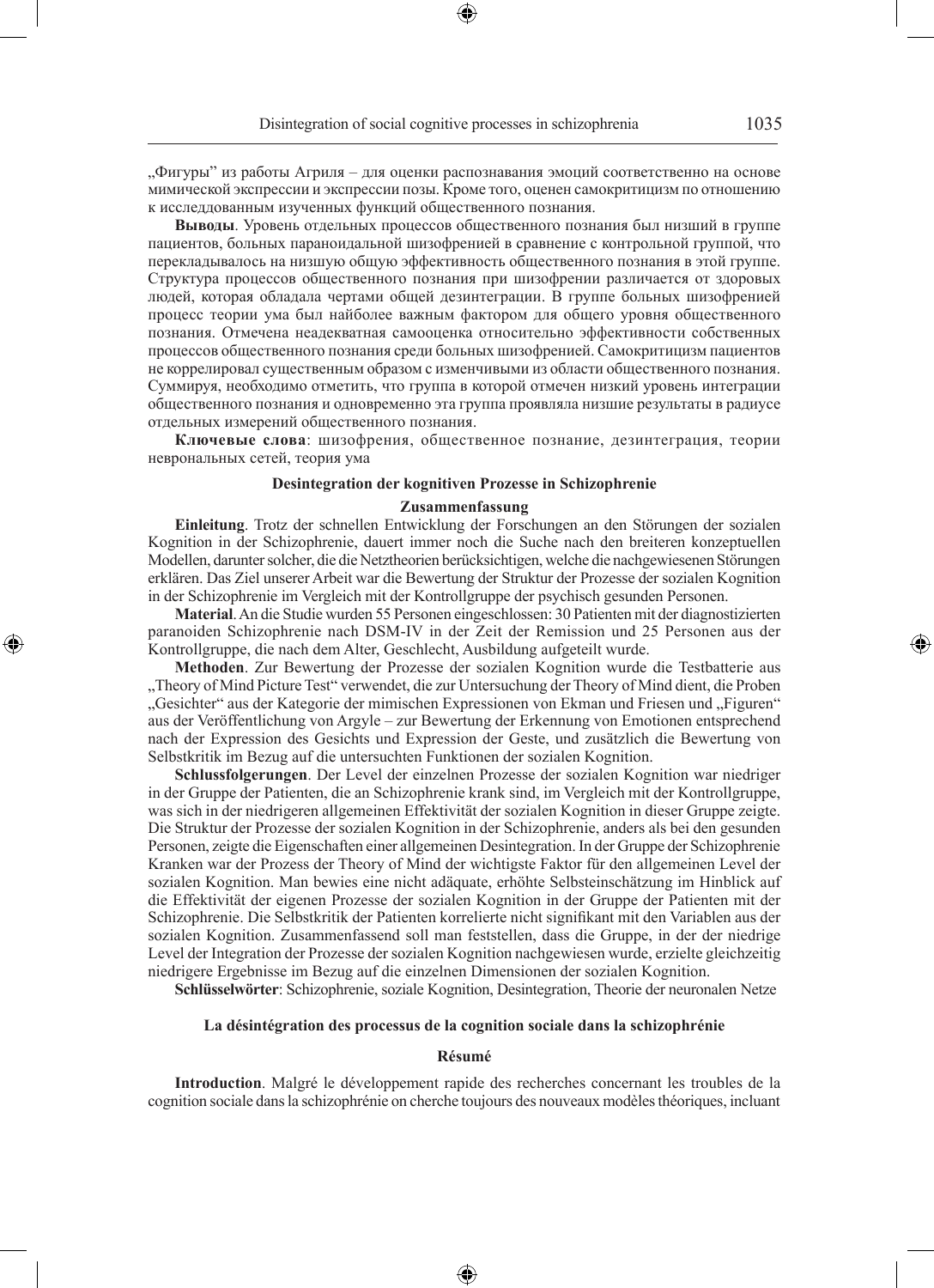les conceptions du réseau neuronal, pour expliquer ces troubles en question. Ce travail vise à évaluer la structure des processus de la cognition sociale des personnes schizophrènes en comparaison avec le groupe de contrôle de personnes saines.

**Matériel**. On examine le groupe de 30 patients avec le diagnostic – schizophrénie paranoïde (d'après DSM-IV), durant la rémission et le groupe de 25 personnes saines (groupe de contrôle bien choisi du point de vue de l'âge, sexe, éducation).

**Méthodes**. Pour analyser les processus de la cognition sociale on use la batterie des testes : Theory of Mind Picture Stories, « Faces »

d'Ekman et Friesen (pour l'expression mimique), « Figures » d'Argyle (pour la recognition des émotions à la base de l'expression mimique et de gestes et pour évaluer l'autocritique).

**Conclusions**. Le niveau des processus particuliers de la cognition sociale est moins élevé dans le groupe de patients que dans le groupe de contrôle. Dans la schizophrénie la structure de ces processus est en général désintégrée. Dans le groupe de patients la théorie de l'esprit est un facteur le plus important pour le niveau général de la cognition sociale. On y observe encore le niveau plus élevé de l'autoestimation des patients quant à l'effectivité des leurs processus cognitifs. L'autocritique des patients ne corrèle pas avec

d'autres variables de la cognition sociale. En somme il faut dire que le niveau bas de l'intégration des processus de la cognition sociale corrèle avec les résultats peu élevés des dimensions particulières de cette cognition.

**Mots clés** : schizophrénie, cognition sociale, désintégration, conception du réseau neuronal, théorie de l'esprit

## **References**

 1. Wciórka J. Schizofrenia. W: Bilikiewicz A, Pużyński S, Rybakowski J, Wciórka J. red. Psychiatria. Tom 2. Psychiatria kliniczna. Wrocław: Wydawnictwo Medyczne Urban & Partner; 2002. s. 213–222

◈

- 2. Berze J, Gruhle H. red. Psychologie der Schizophrenie. Berlin: Springer Verlag; 1929.
- 3. Meehl PE. Schizotaxia, schizotypy, schizophrenia. Am. Psychol. 1962; 17: 827–838.
- 4. Meehl Paul E. Schizotaxia revisited. Arch. Gen. Psychiatry 1989; 46(10): 935–944.
- 5. Andreasen NC, Paradiso S, O'Leary DS. "Cognitive dysmetria" as an integrative theory of schizophrenia. A dysfunction in cortical-subcortical-cerebellar circuitry? Schizophr. Bull. 1998; 24(2): 203–218.
- 6. Friston KJ, Frith CD. Schizophrenia: a disconnection syndrome? Clin. Neurosci. 1995; 3(2): 89–97.
- 7. Stephan KE, Baldeweg T, Friston KJ. Synaptic plasticity and dysconnection in schizophrenia. Biol. Psychiatry 2006; 59(10): 929–939.
- 8. Murray RM, Lappin J, Di Forti M. Schizophrenia: from developmental deviance to dopamine dysregulation. Eur. Neuropsychopharmacol. 2008; 18(supl. 3): S129–S134.
- 9. Pettersson-Yeo W, Allen P, Benetti S, McGuire P, Mechelli A. Dysconnectivity in schizophrenia: where are we now? Neurosci. Biobehav. Rev. 2011; 35(5): 1110–1124.
- 10. Calhoun VD, Eichele T, Pearlson G. Functional brain networks in schizophrenia: a review. Front. Hum. Neurosci. 2009; 3: 17.
- 11. Skudlarski P, Jagannathan K, Anderson K, Stevens MC, Calhoun VD, Skudlarska BA i wsp. Brain connectivity is not only lower but different in schizophrenia: a combined anatomical and functional approach. Biol. Psychiatry 2010; 68(1): 61–69.
- 12. Nuechterlein KH, Barch DM, Gold JM, Goldberg TE, Green MF, Heaton RK. Identification of separable cognitive factors in schizophrenia. Schizophr. Res. 2004; 72(1): 29–39.
- 13. Van Overwalle F. Social cognition and the brain: a meta-analysis. Hum. Brain Mapp. 2008; 30(3): 829–858.

⊕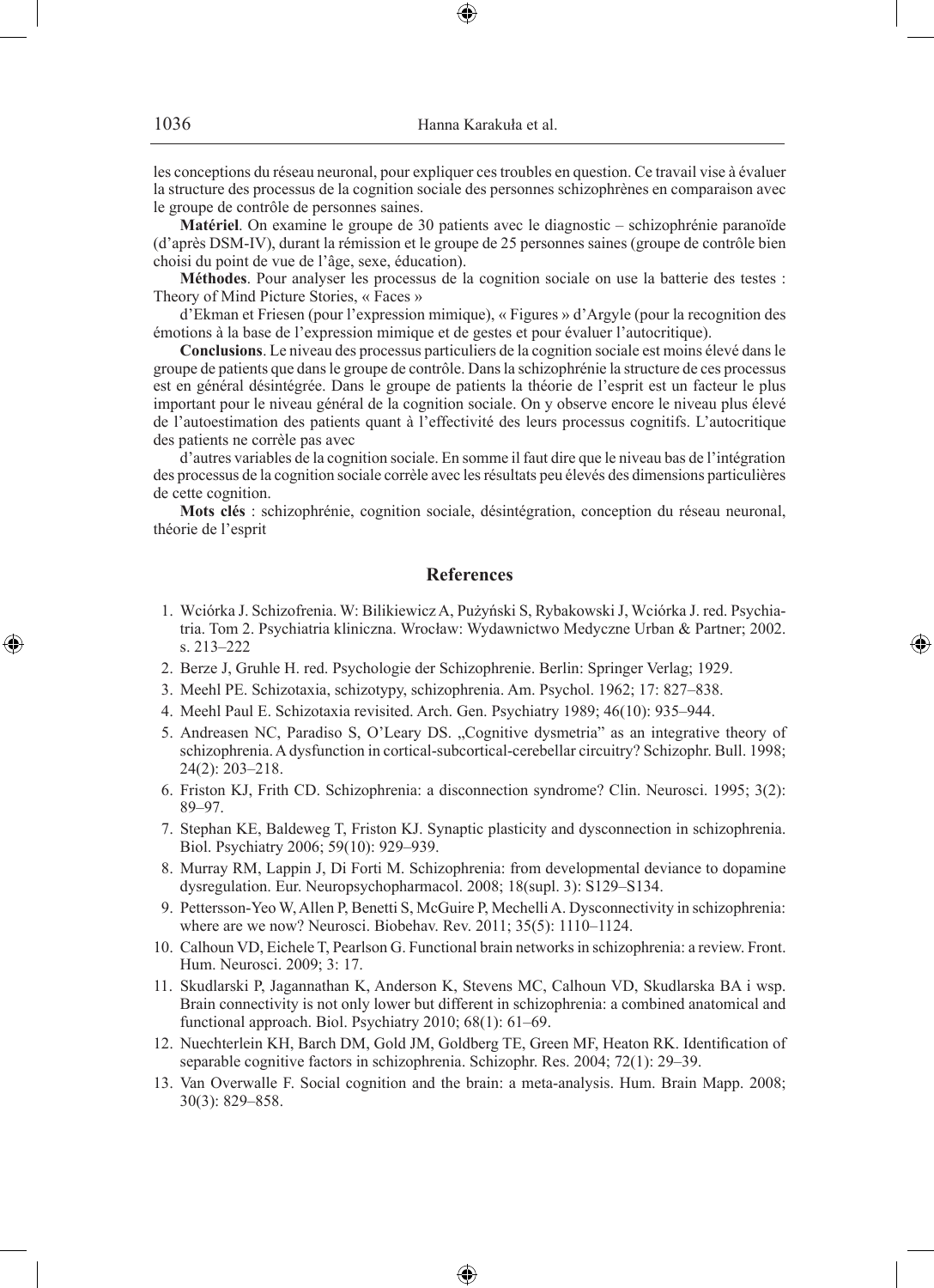- 14. Schimansky J, David N, Rössler W, Haker H. Sense of agency and mentalizing: Dissociation of subdomains of social cognition in patients with schizophrenia. Psychiatry Res. 2010; 178(1): 39–45.
- 15. Beer JS, Ochsner KN. Social cognition: a multi-level analysis. Brain Res. 2006; 1079: 98– 105.
- 16. Krukow P. Neuropsychologiczne uwarunkowania zachowania i poznania społecznego u osób z nabytymi dysfunkcjami mózgu. Nieopublikowana rozprawa doktorska. Lublin: UMCS; 2011.
- 17. Green MF, Penn DL, Bentall R, Carpenter WT, Gaebel W, Gur RC i wsp. Social cognition in schizophrenia: an NIMH workshop on definitions, assessment, and research opportunities. Schizophr. Bull. 2008; 34(6): 1211–1220.
- 18. Penn DL, Sanna LJ, Roberts DL. Social cognition in schizophrenia: an overview. Schizophr. Bull. 2008; 34(3): 408–411.
- 19. Bora E, Yucel M, Pantelis C. Theory of mind impairment in schizophrenia: meta-analysis. Schizophr. Res. 2009; 109(1): 1–9.
- 20. Kohler CG, Walker JB, Martin EA, Healey KM, Moberg PJ. Facial emotion perception in schizophrenia: a meta-analytic review. Schizophr. Bull. 2010; 36(5): 1009–1019.
- 21. Savla GN, Vella L, Armstrong CC, Penn DL, Twamley EW. Deficits in domains of social cognition in schizophrenia: a meta-analysis of the empirical evidence. Schizophr. Bull. 2013; 39(5): 979–992.
- 22. Żukiel R, Nowak S, Jankowski R, Chlebek S. Umiejscowienie duszy od klasycznych poglądów do mózgowych sieci neuronalnych wysokiej hierarchii. Część III. Wiek XXI. Neuroskop 2011; 13: 31–46.
- 23. David N, Gawronski A, Santos NS, Huff W, Lehnhardt FG, Newen A i wsp. Dissociation between key processes of social cognition in autism: impaired mentalizing but intact sense of agency. Journal of autism and developmental disorders. J. Autism Dev. Disord. 2008; 38(4): 593–605.
- 24. Brüne M. Social cognition and behaviour in schizophrenia. W: Brüne M, Ribbert H, Schiefenhövel W. red. The social brain: Evolution and pathology. Chichester: Wiley; 2003. s. 277–313.

◈

- 25. Brüne M. Theory of mind and the role of IQ in chronic disorganized schizophrenia. Schizophr. Res. 2003; 60: 57–64.
- 26. Brüne M, Lissek S, Fuchs N, Witthaus H, Peters S, Nicolas V. An fMRI study of theory of mind in schizophrenic patients with "passivity" symptoms. Neuropsychologia 2008; 46(7): 1992–2001.
- 27. Krukow P. Neuropsychological determinants of social functioning in patients with right hemisphere ischemic damage – clinical applications. Pol. J. Appl. Psychol. 2012; 10(2): 21–47.
- 28. Krukow P, Karakuła H. Poznanie i funkcjonowanie społeczne a funkcje wykonawcze i inne procesy kognitywne u pacjentów z rozpoznaniem schizofrenii i choroby afektywnej dwubiegunowej – porównawcze studium przypadku. Curr. Probl. Psychiatry 2011; 12(4): 461–471.
- 29. Ekman P, Friesen WV. Facial action coding system: a technique for the measurement of facial movement. Palo Alto, California: Consulting Psychologists Press; 1978.
- 30. Argyle M. Psychologia stosunków międzyludzkich. Warszawa: Wydawnictwo Naukowe PWN; 2002.
- 31. Sherer M, Oden K, Bergloff P, Levin E, High WM. Assessment and treatment of impaired awareness after brain injury: implications for community re-integration. NeuroRehabilitation 1998; 10(1): 25–37.
- 32. Sherer M, Hart T, Nick TG, Whyte J, Thompson RS, Yablon SA. Early impaired self-awareness after traumatic brain injury. Arch. Phys. Med. Rehabil. 2003; 84(2): 168–176.
- 33. Schooler NR, Levine J. Initiation of long-term pharmacotherapy in schizophrenia dosage and side-effect comparisons between oral and depot fluphenazine. Pharmakopsychiatr. Neuropsychopharmakol. 1976; 9(4): 159–169.

♠